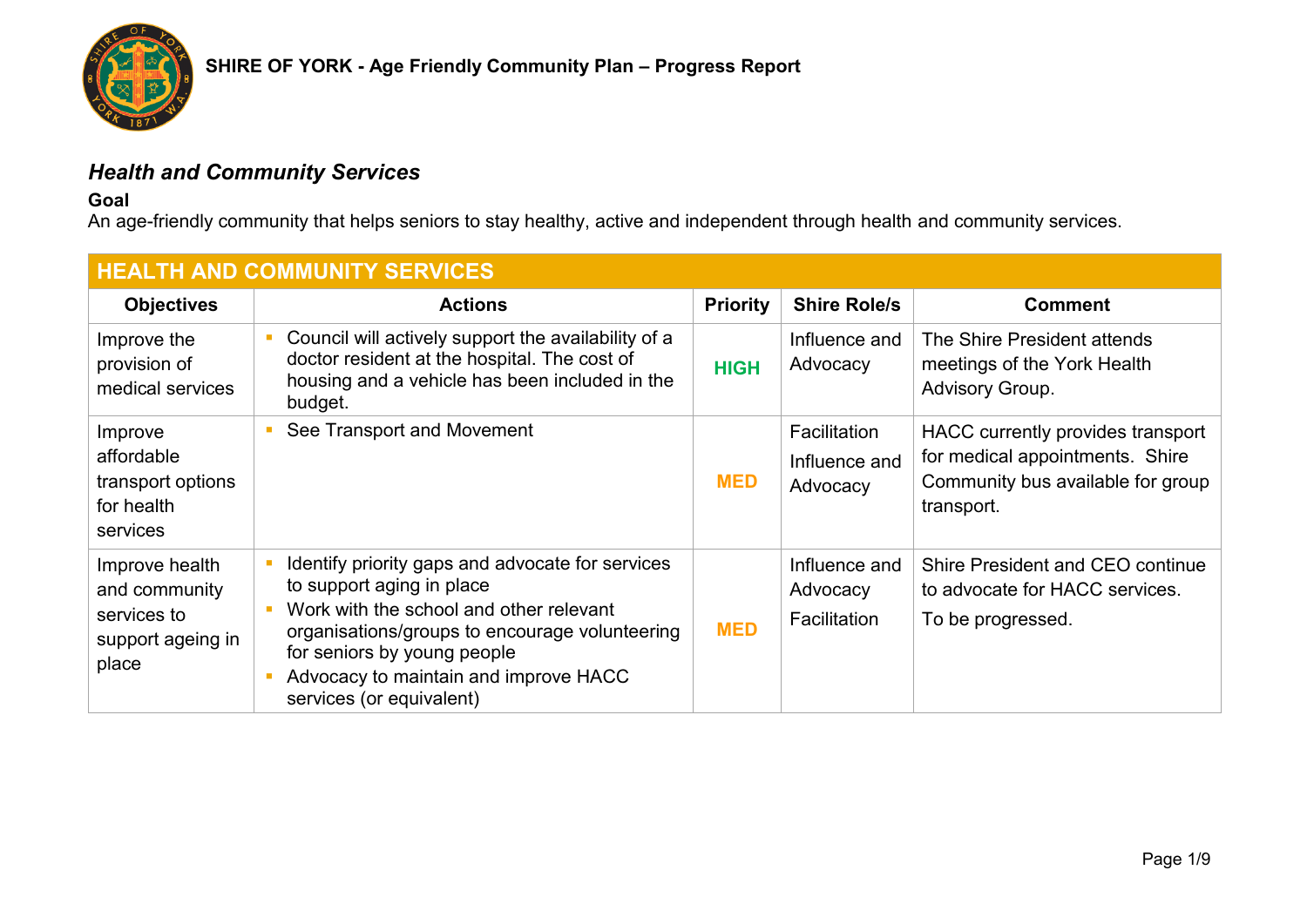

# *Outdoor Spaces and Buildings*

### **Goal**

An age-friendly community where seniors live in an environment that includes open spaces and buildings that are safe and easy to navigate.

| <b>OUTDOOR SPACES AND BUILDINGS</b>                            |                                                                                                                                                                                                                                                                                                                                                               |                 |                                                         |                                                                                                                                                                                                                                                                                            |  |
|----------------------------------------------------------------|---------------------------------------------------------------------------------------------------------------------------------------------------------------------------------------------------------------------------------------------------------------------------------------------------------------------------------------------------------------|-----------------|---------------------------------------------------------|--------------------------------------------------------------------------------------------------------------------------------------------------------------------------------------------------------------------------------------------------------------------------------------------|--|
| <b>Objectives</b>                                              | <b>Actions</b>                                                                                                                                                                                                                                                                                                                                                | <b>Priority</b> | <b>Shire Role/s</b>                                     | <b>Comment</b>                                                                                                                                                                                                                                                                             |  |
| Improve the<br>provision of<br>public toilets in<br>the CBD    | Explore opportunity for funding of a universal<br>access toilet facility (eg: Changing Places)<br>Avon Terrace Revitalisation Plan to consider<br>universal access toilet facility<br>Liaise with landowners and other stakeholders<br>to identify and access potential location for<br>toilets<br>Ensure clear signage to public toilets where<br>applicable | <b>HIGH</b>     | Delivery of<br>Facilities and<br><b>Services</b>        | Changing Places funding no longer<br>available.<br>Agreement with the National Trust<br>to make Courthouse toilets available<br>during peak periods.<br>Signage and wayfinding considered<br>as part of the Access & Inclusion<br>Audit undertaken early 2019 and<br>recommendations made. |  |
| Improve shade<br>and seating in<br>parks and the<br><b>CBD</b> | Consider improvements as part of the capital<br>works program, and incorporate the senior's<br>requirements (eg accessible seating) into<br>standards.                                                                                                                                                                                                        | <b>MED</b>      | Delivery of<br><b>Facilities and</b><br><b>Services</b> | Additional seating installed in Avon<br>Terrace with consideration given to<br>seniors' requirements (ie height and<br>armrests). Alfresco areas with trees<br>installed in Avon Terrace.                                                                                                  |  |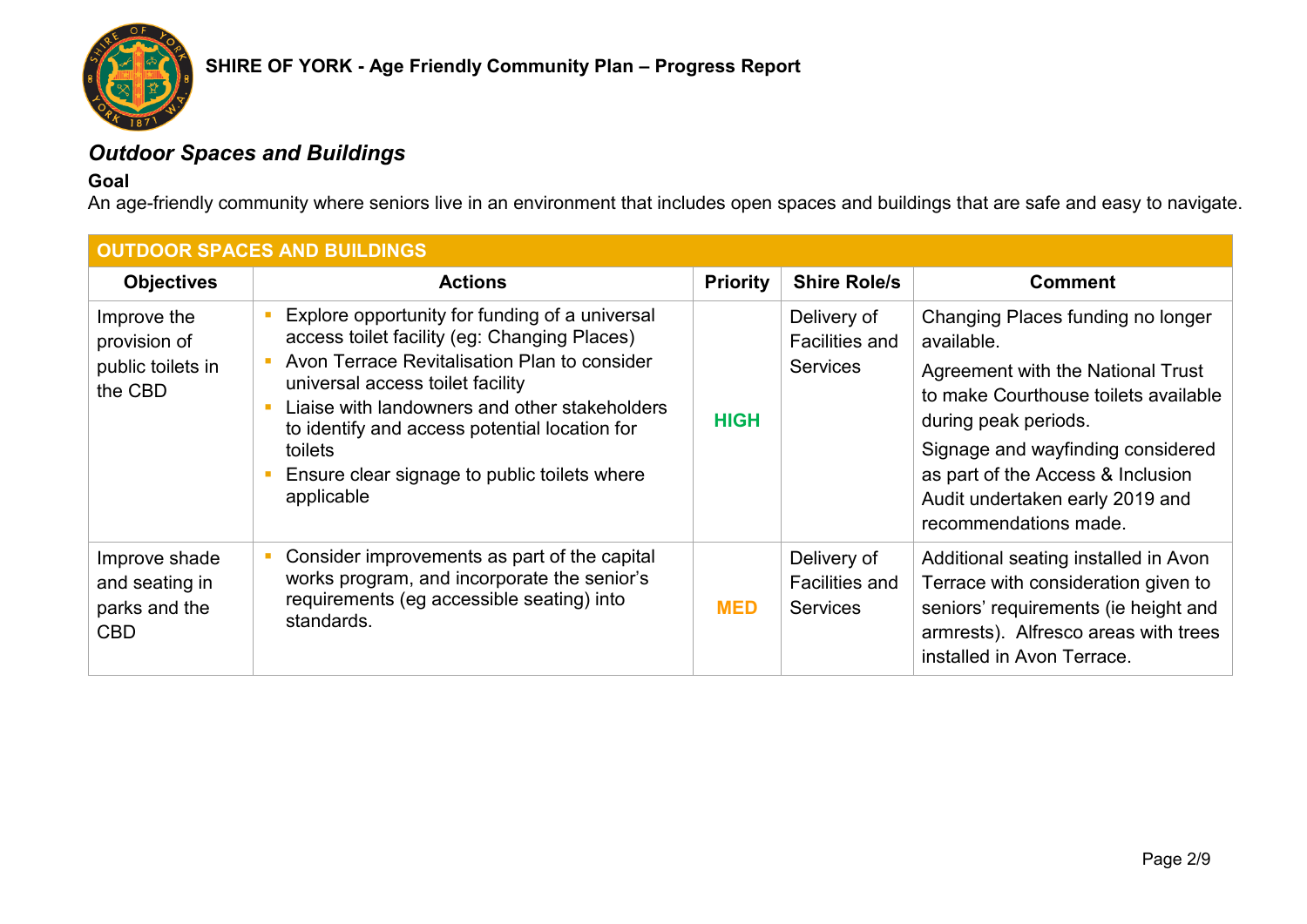

# *Transport and Movement*

### **Goal**

An age-friendly community where seniors can get out and about, using a range of affordable, user-friendly transport services; and safe, accessible paths.

| <b>TRANSPORT AND MOVEMENT</b>                                                                                               |                                                                                                                                                                                                                                                                                                    |                 |                                                         |                                                                                                                                                                                                                                                          |
|-----------------------------------------------------------------------------------------------------------------------------|----------------------------------------------------------------------------------------------------------------------------------------------------------------------------------------------------------------------------------------------------------------------------------------------------|-----------------|---------------------------------------------------------|----------------------------------------------------------------------------------------------------------------------------------------------------------------------------------------------------------------------------------------------------------|
| <b>Objectives</b>                                                                                                           | <b>Actions</b>                                                                                                                                                                                                                                                                                     | <b>Priority</b> | <b>Shire Role/s</b>                                     | <b>Comment</b>                                                                                                                                                                                                                                           |
| Progressively<br>improve quality of<br>footpaths to<br>increase                                                             | Consider the needs of seniors in planning for<br>maintenance and upkeep of existing footpaths                                                                                                                                                                                                      | <b>HIGH</b>     | Delivery of<br><b>Facilities and</b><br><b>Services</b> | Footpaths and connectivity<br>considered as part of the Access &<br>Inclusion Audit undertaken early<br>2019 and recommendations made.                                                                                                                   |
| accessibility to<br>services                                                                                                |                                                                                                                                                                                                                                                                                                    |                 |                                                         | Footpath program being developed<br>as part of Asset Management<br>Plans.                                                                                                                                                                                |
| Improve<br>affordable<br>transport options<br>for healthcare,<br>recreation, social<br>inclusion and<br>civic participation | Investigate expanded/more effective<br>volunteering for community transport provision,<br>which might have both telephone and App<br>technology enabled functionality such as a<br>"Yorber" ("York Uber"). Alternatively, this could<br>be part of a community time bank initiative or<br>similar. | <b>MED</b>      | Facilitation<br>Influence and<br>Advocacy               | Shire promotes the availability of<br>the community bus for Shire<br>events. Transport offered for<br>attendance at Living Well in the<br><b>Avon Region Senior Residents</b><br>Forum and Expo held 8 May 2019.<br>Further investigation to take place. |
| Increase ACROD<br>parking near<br>services                                                                                  | Undertake a review of ACROD parking in the<br>town centre as part of the DAIP review<br>Consider increased ACROD parking on the<br>main street as part of the DAIP review<br>Review time restrictions on parking                                                                                   | <b>HIGH</b>     | Delivery of<br><b>Facilities and</b><br><b>Services</b> | ACROD parking considered as<br>part of the Access & Inclusion<br>Audit undertaken early 2019 and<br>recommendations made.<br>Time restrictions reviewed.                                                                                                 |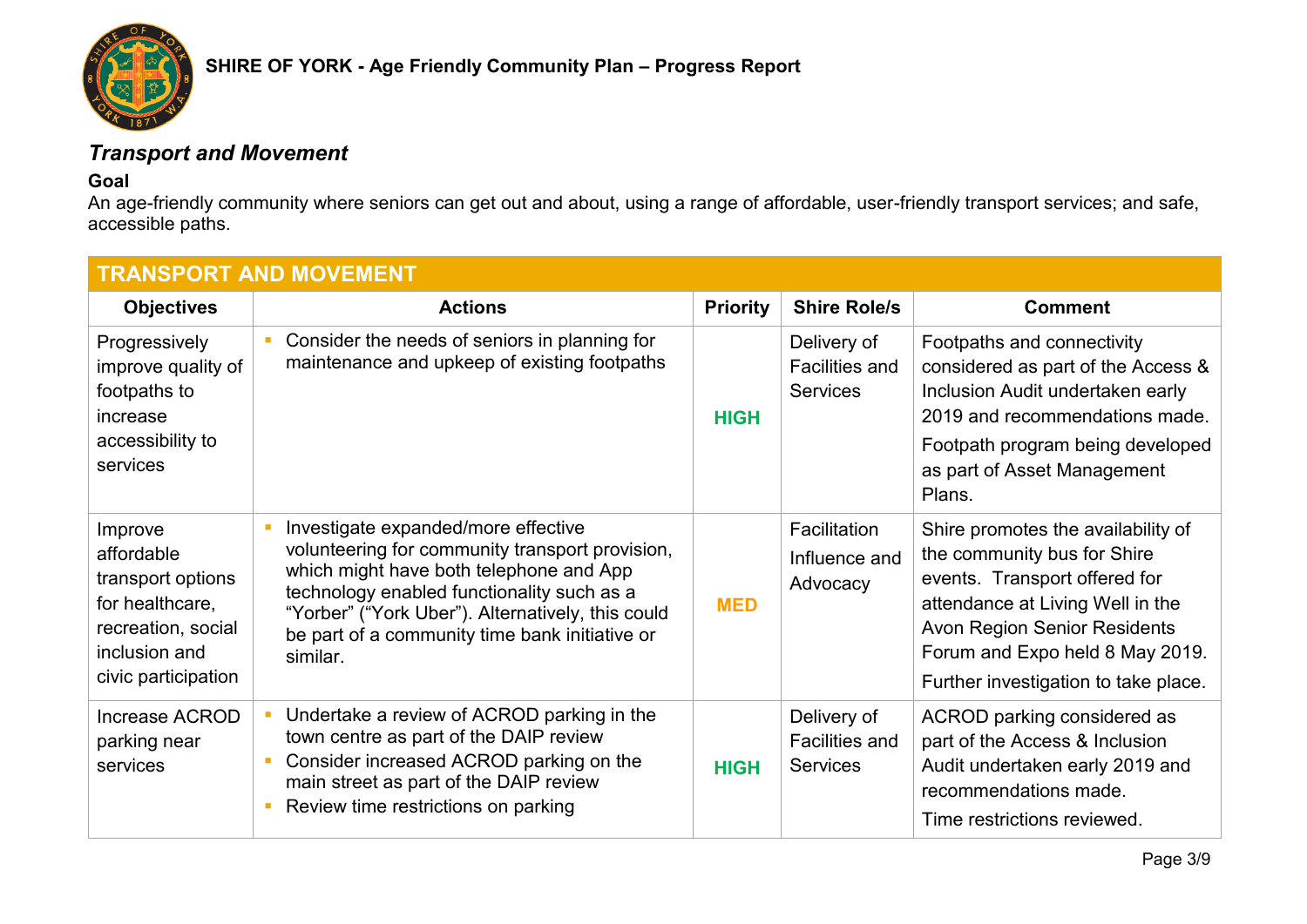

# *Housing*

### **Goal**

An age-friendly community where seniors' housing options are affordable, accessible and close to transport and community services.

| <b>HOUSING</b>                                                                                 |                                                                                                                                                                                                                                                                                                                                                                                                                                                 |                 |                           |                                                                                                                                                                                                                                                                         |
|------------------------------------------------------------------------------------------------|-------------------------------------------------------------------------------------------------------------------------------------------------------------------------------------------------------------------------------------------------------------------------------------------------------------------------------------------------------------------------------------------------------------------------------------------------|-----------------|---------------------------|-------------------------------------------------------------------------------------------------------------------------------------------------------------------------------------------------------------------------------------------------------------------------|
| <b>Objectives</b>                                                                              | <b>Actions</b>                                                                                                                                                                                                                                                                                                                                                                                                                                  | <b>Priority</b> | <b>Shire Role/s</b>       | <b>Comment</b>                                                                                                                                                                                                                                                          |
| Enable affordable<br>housing options<br>to meet future<br>needs                                | Ensure the Town Planning Scheme review<br>provides for a diversity of housing options                                                                                                                                                                                                                                                                                                                                                           | <b>HIGH</b>     | Regulation                | A range of residential densities are<br>provided for in the current Town<br>Planning Scheme No. 2 and draft<br>Local Planning Scheme No. 3<br>ensuring that there is sufficient<br>land supply zoned to allow for a<br>diversity of housing options to be<br>developed. |
| Encourage the<br>housing-related<br>awareness and<br>services to<br>support ageing in<br>place | Liaise with York Business Association to raise<br>awareness of the potential business<br>opportunities for the provision of services (eg<br>maintenance and modifications) for seniors in<br>their homes<br>Publicise the Wheatbelt Development<br>Commission's list of housing features to<br>consider for seniors' accessibility<br>Advocate with Housing Authority regarding<br>allocation of designated public housing for local<br>seniors | <b>MED</b>      | Influence and<br>Advocacy | Living Well in the Avon Region<br>Senior Residents' Forum and Expo<br>held 8 May 2019.                                                                                                                                                                                  |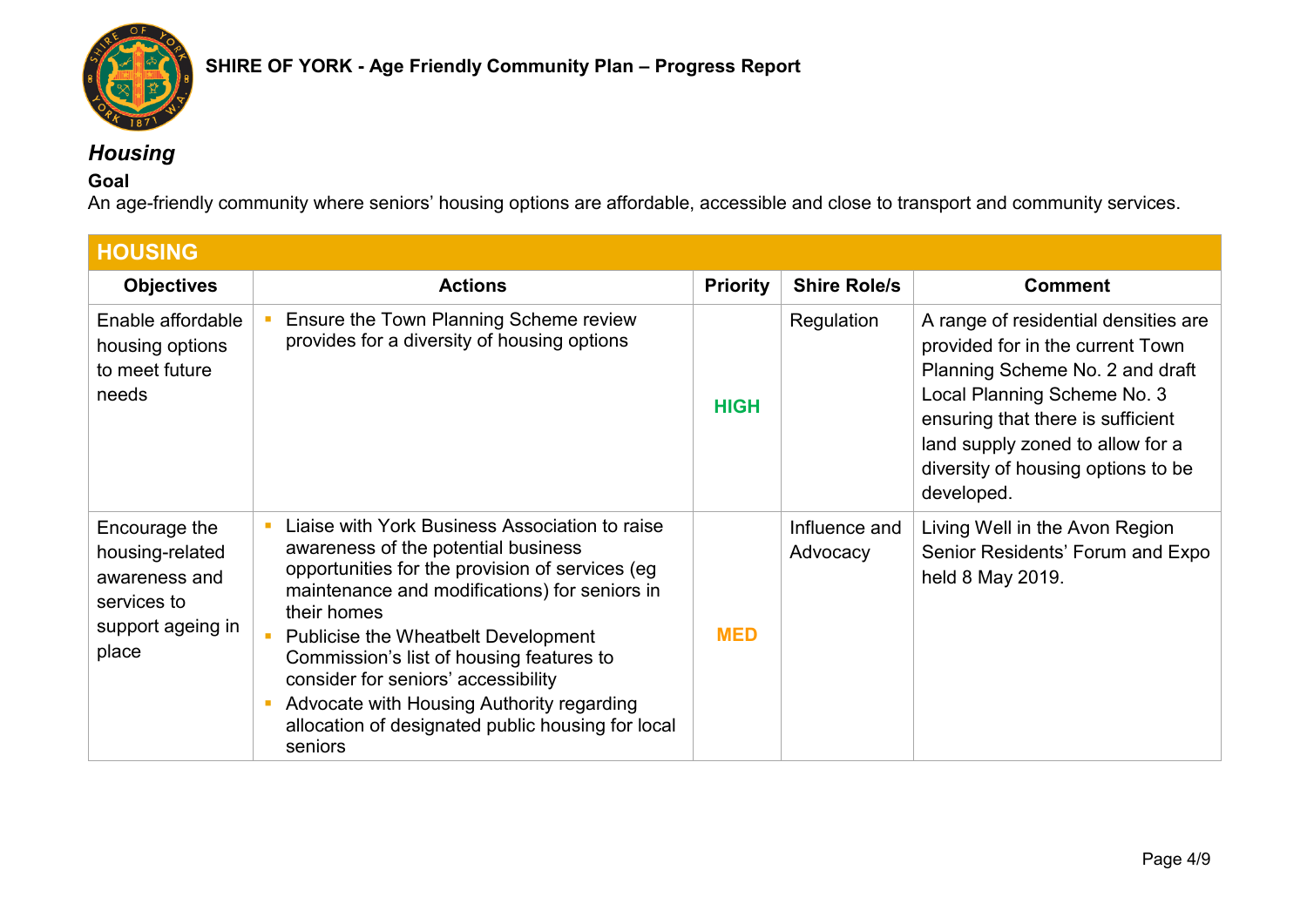

# *Sport and Recreation*

### **Goal**

An age-friendly community supports seniors to be active in sport and recreation activities within their communities.

| <b>SPORT AND RECREATION</b>                                               |                                                                                                                                                                                                                                                                                                                                                                    |                 |                                                         |                                                                                                   |
|---------------------------------------------------------------------------|--------------------------------------------------------------------------------------------------------------------------------------------------------------------------------------------------------------------------------------------------------------------------------------------------------------------------------------------------------------------|-----------------|---------------------------------------------------------|---------------------------------------------------------------------------------------------------|
| <b>Objectives</b>                                                         | <b>Actions</b>                                                                                                                                                                                                                                                                                                                                                     | <b>Priority</b> | <b>Shire Role/s</b>                                     | <b>Comment</b>                                                                                    |
| Improve<br>affordable<br>transport options<br>for sport and<br>recreation | See Transport and Movement                                                                                                                                                                                                                                                                                                                                         | <b>MED</b>      | Facilitation<br>Influence and<br>Advocacy               | Shire Community bus available for<br>group transport.                                             |
| Consider the<br>provision of a<br>heated swimming<br>pool                 | Investigate feasibility, potential funding<br>opportunities for construction, and community<br>willingness to pay the high ongoing operating<br>and renewal costs through rates.<br>Investigate whether there is an opportunity for a<br>private operator to build a heated therapy pool<br>working in conjunction with the hospital and<br>allied health services | <b>LOW</b>      | Delivery of<br><b>Facilities and</b><br><b>Services</b> | Feasibility being considered as<br>part of Pool upgrades project due<br>for commencement in 2020. |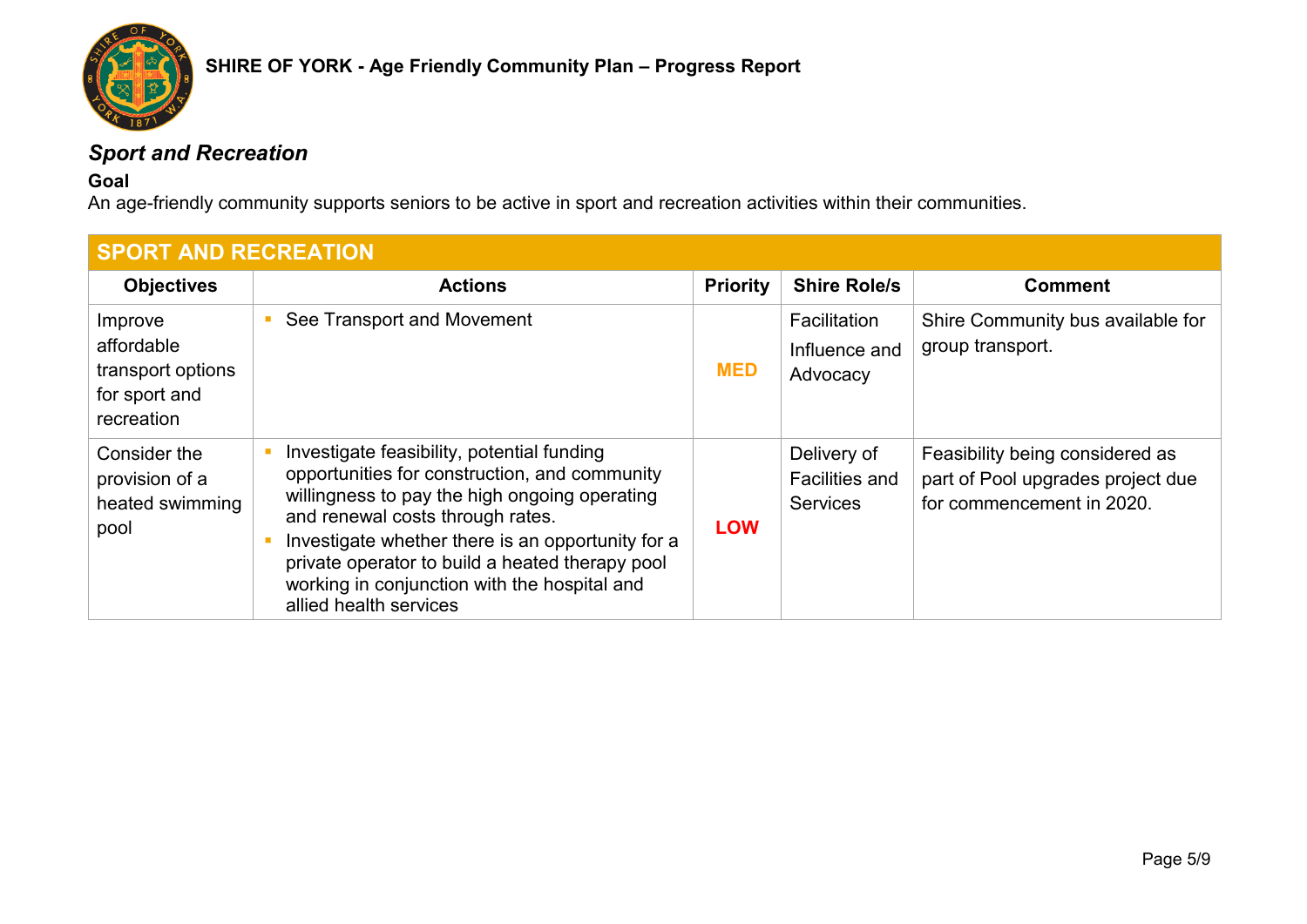

## *Social Participation*

### **Goal**

An age-friendly community where seniors are supported to be active in their community doing the things they enjoy including a wide range of leisure, social, cultural, and spiritual activities.

| <b>SOCIAL PARTICIPATION</b>                                                             |                                                                                                                                                                                                  |                 |                                                  |                                                                                                                                                                                                                                       |  |
|-----------------------------------------------------------------------------------------|--------------------------------------------------------------------------------------------------------------------------------------------------------------------------------------------------|-----------------|--------------------------------------------------|---------------------------------------------------------------------------------------------------------------------------------------------------------------------------------------------------------------------------------------|--|
| <b>Objectives</b>                                                                       | <b>Actions</b>                                                                                                                                                                                   | <b>Priority</b> | <b>Shire Role/s</b>                              | <b>Comment</b>                                                                                                                                                                                                                        |  |
| Improve<br>accessibility of<br>Council<br><b>Chambers</b>                               | Publicise that the lift is now operating smoothly<br>and promote its use<br>Paint a yellow line on the ground where people<br>should not stand<br>Investigate video link facilities for meetings | <b>HIGH</b>     | Delivery of<br>Facilities and<br><b>Services</b> | Lift regularly serviced. Statement<br>regarding availability of lift to be<br>added to agenda template.<br>Yellow line installed in lift.<br>Video facilities investigated -<br>barriers exist due to heritage<br>nature of building. |  |
| Improve<br>affordable<br>transport options<br>for community<br>activities and<br>events | See Transport and Movement                                                                                                                                                                       | <b>MED</b>      | Facilitation<br>Influence and<br>Advocacy        | Shire Community bus available for<br>group transport. Transport<br>provided upon request for Shire<br>events.                                                                                                                         |  |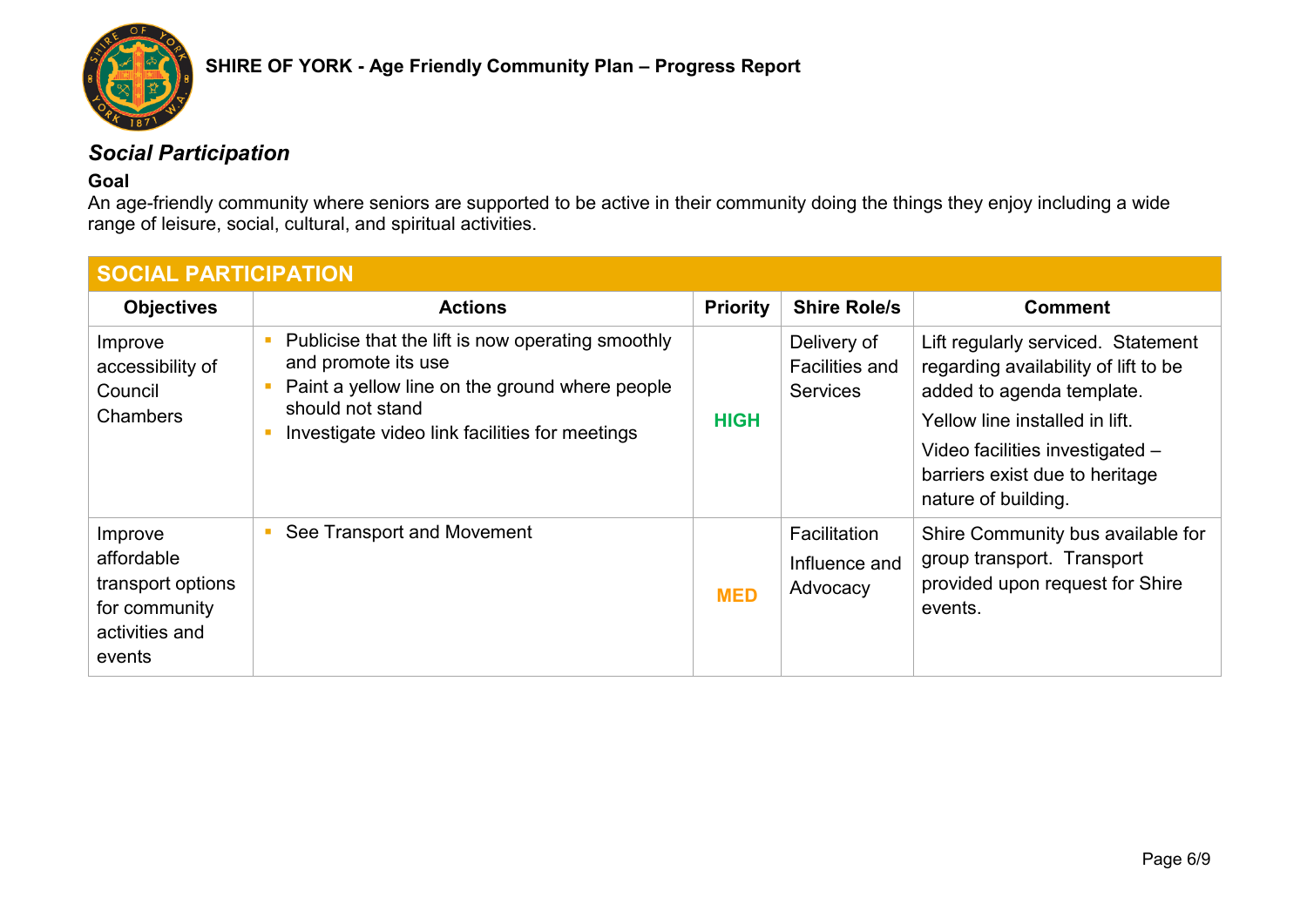

## *Respect and Inclusion*

#### **Goal**

An age-friendly community where seniors from all backgrounds are valued and appreciated and they contribute to local decisions and issues. No one is excluded based on race, geography, culture, language, gender, sexuality, ability or socioeconomic status.

| <b>RESPECT AND SOCIAL INCLUSION</b>                                                     |                                                                    |                 |                                                                                |                                                                                                                          |
|-----------------------------------------------------------------------------------------|--------------------------------------------------------------------|-----------------|--------------------------------------------------------------------------------|--------------------------------------------------------------------------------------------------------------------------|
| <b>Objectives</b>                                                                       | <b>Actions</b>                                                     | <b>Priority</b> | <b>Shire Role/s</b>                                                            | <b>Comment</b>                                                                                                           |
| Improve<br>accessibility of<br>Council<br>Chambers                                      | Ensure seniors are engaged in Shire decisions and<br><b>issues</b> | <b>HIGH</b>     | Delivery of<br><b>Facilities and</b><br><b>Services</b><br>Civic<br>Leadership | A range of venues now used for<br>community consultation to ensure<br>accessibility.<br>Lift to Chambers to be promoted. |
| Improve<br>affordable<br>transport options<br>for community<br>activities and<br>events | Utilise seniors' skills as a community resource                    | <b>MED</b>      | Facilitation                                                                   | To be progressed.                                                                                                        |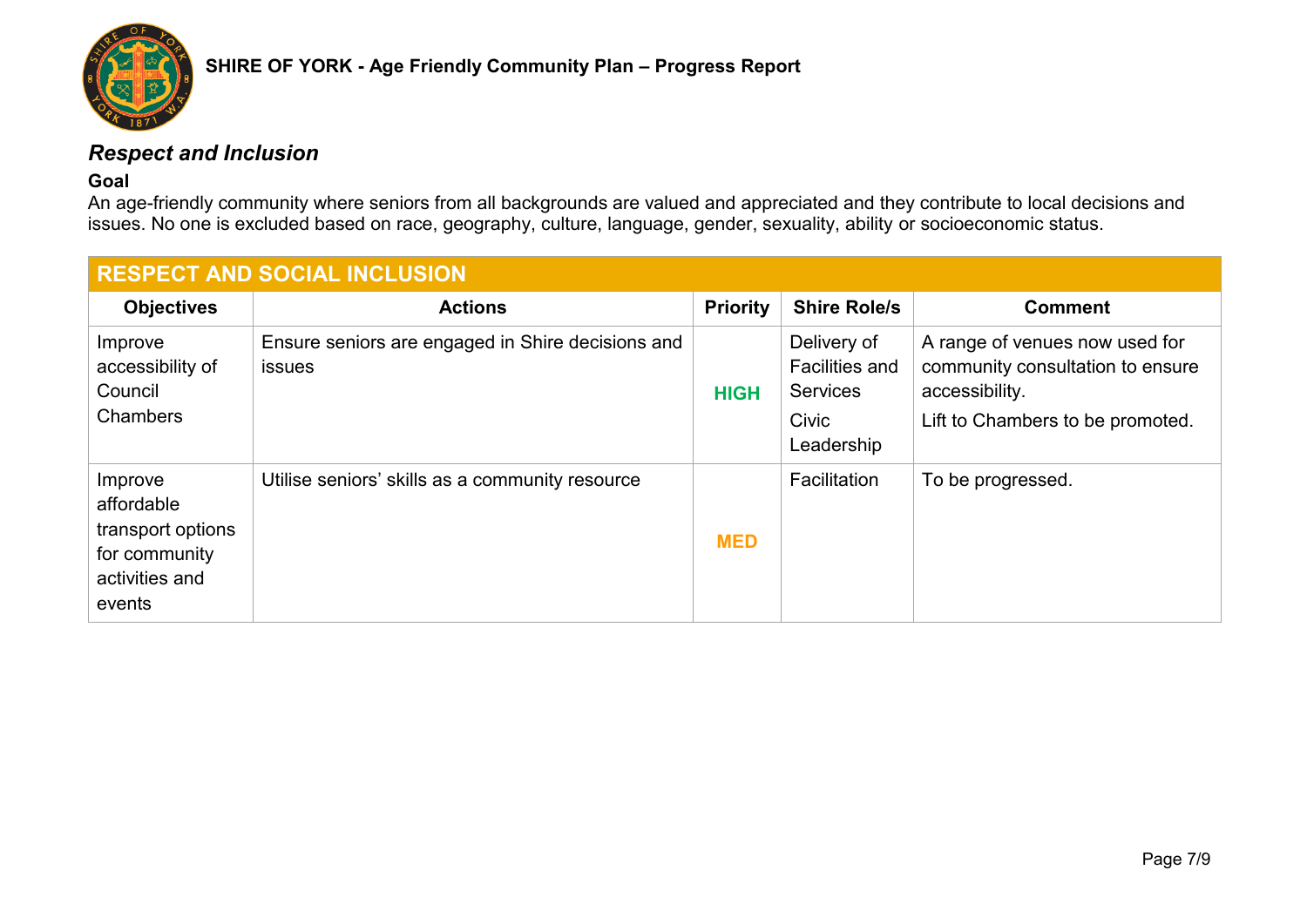

# *Civic Participation and Employment*

### **Goal**

An age-friendly community where seniors participate in employment, training, lifelong learning and volunteering.

| <b>CIVIC PARTICIPATION AND EMPLOYMENT</b>                                |                                                                                                                       |                 |                                           |                                                                                                               |  |
|--------------------------------------------------------------------------|-----------------------------------------------------------------------------------------------------------------------|-----------------|-------------------------------------------|---------------------------------------------------------------------------------------------------------------|--|
| <b>Objectives</b>                                                        | <b>Actions</b>                                                                                                        | <b>Priority</b> | <b>Shire Role/s</b>                       | <b>Comment</b>                                                                                                |  |
| Increase and<br>promote<br>opportunities for<br>volunteering             | Coordinate with relevant organisations/groups<br>to increase and promote opportunities for<br>volunteering by seniors | <b>HIGH</b>     | <b>Facilitation</b>                       | Living Well in the Avon Region<br>Senior Residents Forum and Expo<br>held 8 May 2019.                         |  |
| Improve<br>affordable<br>transport options<br>for civic<br>participation | See Transport and Movement<br>$\mathcal{L}_{\text{max}}$                                                              | <b>MED</b>      | Facilitation<br>Influence and<br>Advocacy | Shire Community bus available for<br>group transport. Transport<br>provided upon request for Shire<br>events. |  |